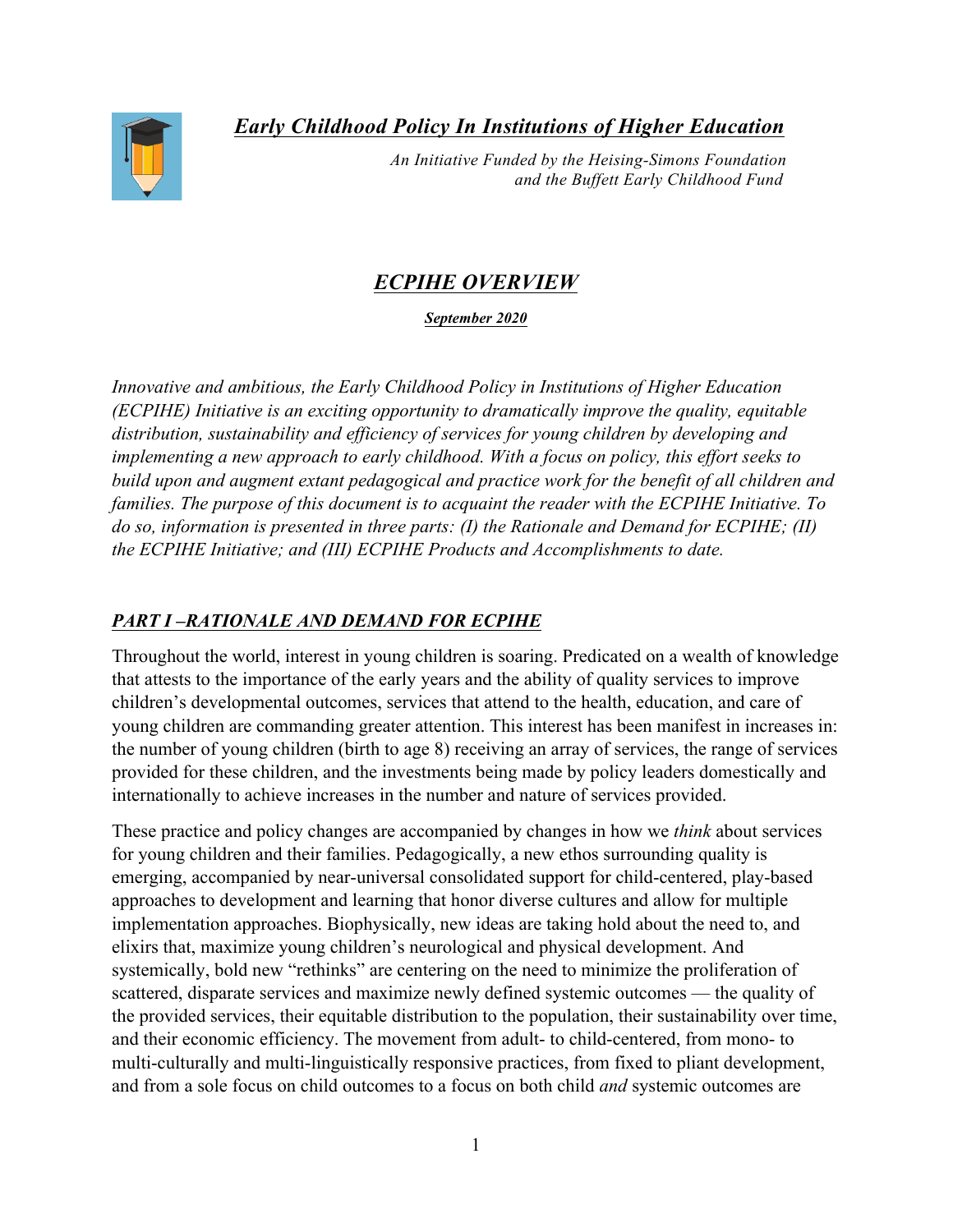merely a few of the transformations in thinking that are framing a new era for early childhood efforts.

Noteworthy as these practical and intellectual efforts are, they face serious challenges on many fronts. First, policies are often devised by individuals who do not represent the race, ethnicity, or background of the children they serve, limiting the impact of these policies. Second, policies are often layered atop the current hodge-podge of services, without requisite attention to their quality, accessibility, sustainability, efficiency, or effectiveness. Consequently, most policy efforts focus on pedagogical enhancements, with only scant attention accorded the infrastructural elements that produce quality. Third, insufficient funding is attached to the policies despite abundant and increasing expectations for performance.

To address these concerns and redress decades of doing business as usual, there is an urgent need to move beyond preparing pedagogical personnel and to prepare a workforce that will think differently, lead in new ways, and tackle the policy, infrastructure, and advocacy challenges that the present era of early childhood services inspire. These leaders must know and represent the communities of enrolled children and must speak the languages of those being served. They must also understand adult learning, institutional change, systems theory, economics, and/or political science — all requisite domains for affecting the considerable social change that early childhood policy (ECP) requires. Not only pedagogical practitioners, these future leaders need preparation in the disciplines and skill sets that will enable them to understand and use data, to think critically and outside the box, and to understand the nuances of the policymaking and implementation processes. Such individuals need exposure to diverse social sciences, including economics, sociology, and political science so that they are equipped to join forces with pedagogical leaders as they design, analyze, and advocate for constructive policies driven by research and evidence-based practice.

When facing shifting zeitgeists and changing societal demands, Americans look to research and science, leading them directly to institutions of higher education (IHEs). In keeping with that tradition and in an effort to make durable long-term change in the policies that frame early childhood services, the Early Childhood Policy in Institutions of Higher Education (ECPIHE) initiative focuses on IHEs as unit of change. Funded by the Heising-Simons Foundation and the Buffett Early Childhood Fund, and building on early childhood policy programs that have been created in a limited number of institutions, ECPIHE seeks to create the tools, platforms, and mechanisms that will advance the study of ECP in America. ECPIHE aims to create a field that will make substantial, durable, and equitable policy change that benefits young children and their families.

## *PART II - THE ECPIHE INITIATIVE*

## *II.1. ECPIHE Goals*

• *To prepare a new cadre of leaders to design, analyze, and advocate for constructive policies driven by research and evidence-based practice;*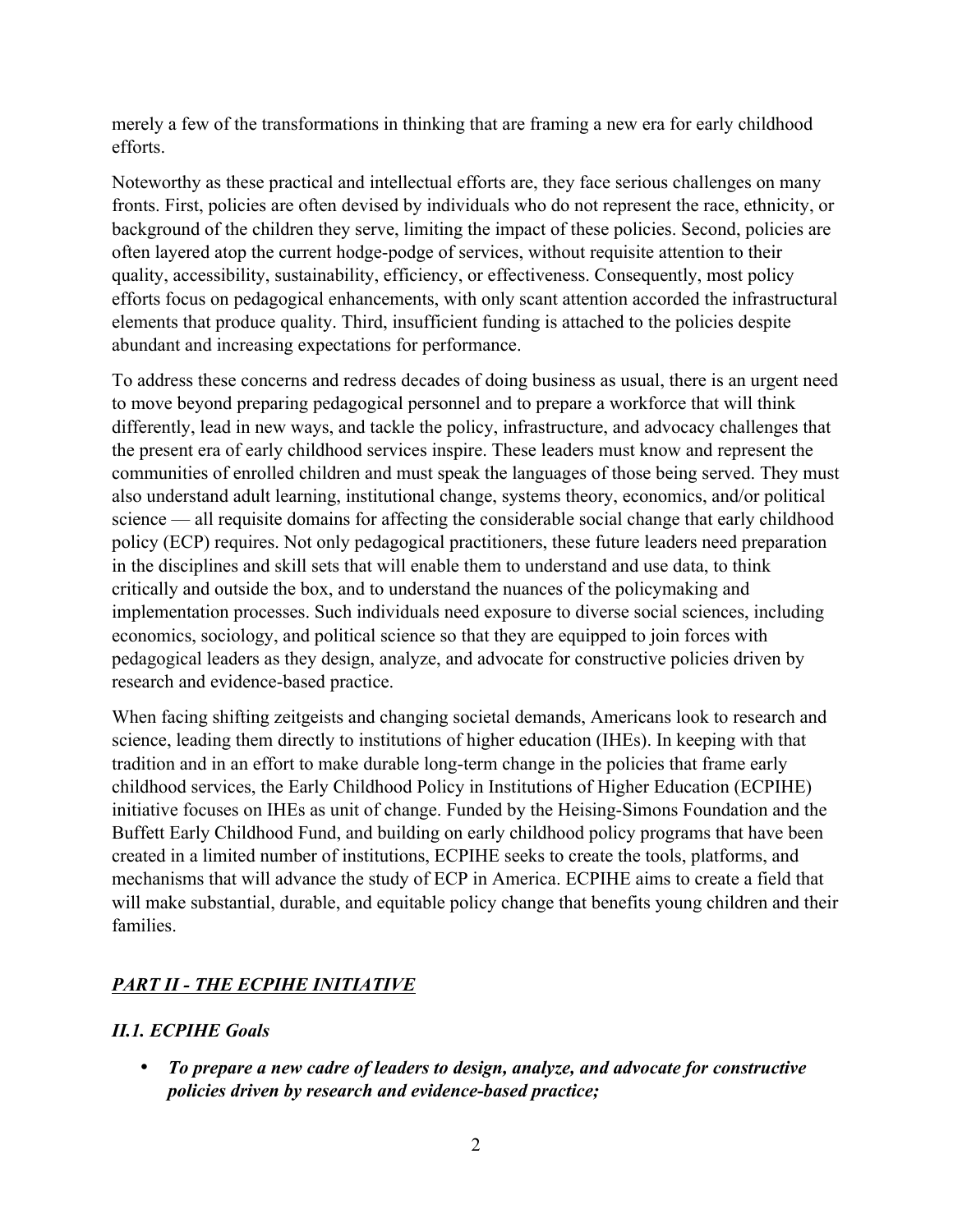- *To enhance the study of, and experiences related to, early childhood policy in American institutions of higher education;*
- *To create a repertoire of easily accessible, open-access sample tools that will assist in reaching the above goals; and,*
- *To establish and brand a new field of inquiry, Early Childhood Policy (ECP).*

## *II.2. ECPIHE Objectives*

- *To create an appreciation of, and appetite for, the importance of early childhood policy (ECP) as a critical domain of inquiry within institutions of higher education (IHEs) and other professional development institutes/centers;*
- *To define the requisite and recommended elements (content) for the ECP domain of inquiry, including guiding philosophy, principles, and content areas;*
- *To create the electronic and structural platforms that will foster the application and use of the developed and agreed-upon content;*
- *To significantly enhance the existing audience for the ECP content and user platforms, and*
- *To chronicle the uptake of the ECP content and user platforms.*

## *II.3. ECPIHE Guiding Principles*

The initiative has four key principles that frame its approach. First, because ECPIHE is both highly embryonic and innovative, it is designed to be systematically planned and serendipitously opportunistic; that is, while having clear goals and a specified operational structure, it aims to be flexible and to capitalize on the unexpected opportunities it evokes. Second, while focused on IHEs, preparation for policy leadership is not solely their purview; rather, it takes place in many venues. But because IHEs can be potent catalysts for change, ECPIHE strategically begins its work here, with potential spillover to other venues and training modalities (e.g., on-line, inservice). Third, this work is suggestive and not prescriptive; all resources developed through ECPIHE efforts will be designed with the intention of adaptability. While creating templates and prototypes, ECPIHE intends that such resources will be adapted for diverse audiences, venues, and needs. Fourth, ECPIHE has no intention of making any aspect of this work proprietary; all products will be open-source and widely accessible.

## *II.4. ECPIHE Design and Timeline*

The ECPIHE effort was designed in four phases, each with basic tasks: (i) *Planning/Design/Data Gathering* sought to create the information and organizational structure to advance the knowledge base and capacity to carry out the initiative; (ii) *Document Development* sought to create viable, adaptive documents that would support others' ECP work; (iii) *Structural Analyses* sought to understand diverse structures that could be used to enable ECP to take hold in multiple IHEs; and (iv) *Implementation* to institutionalize the documents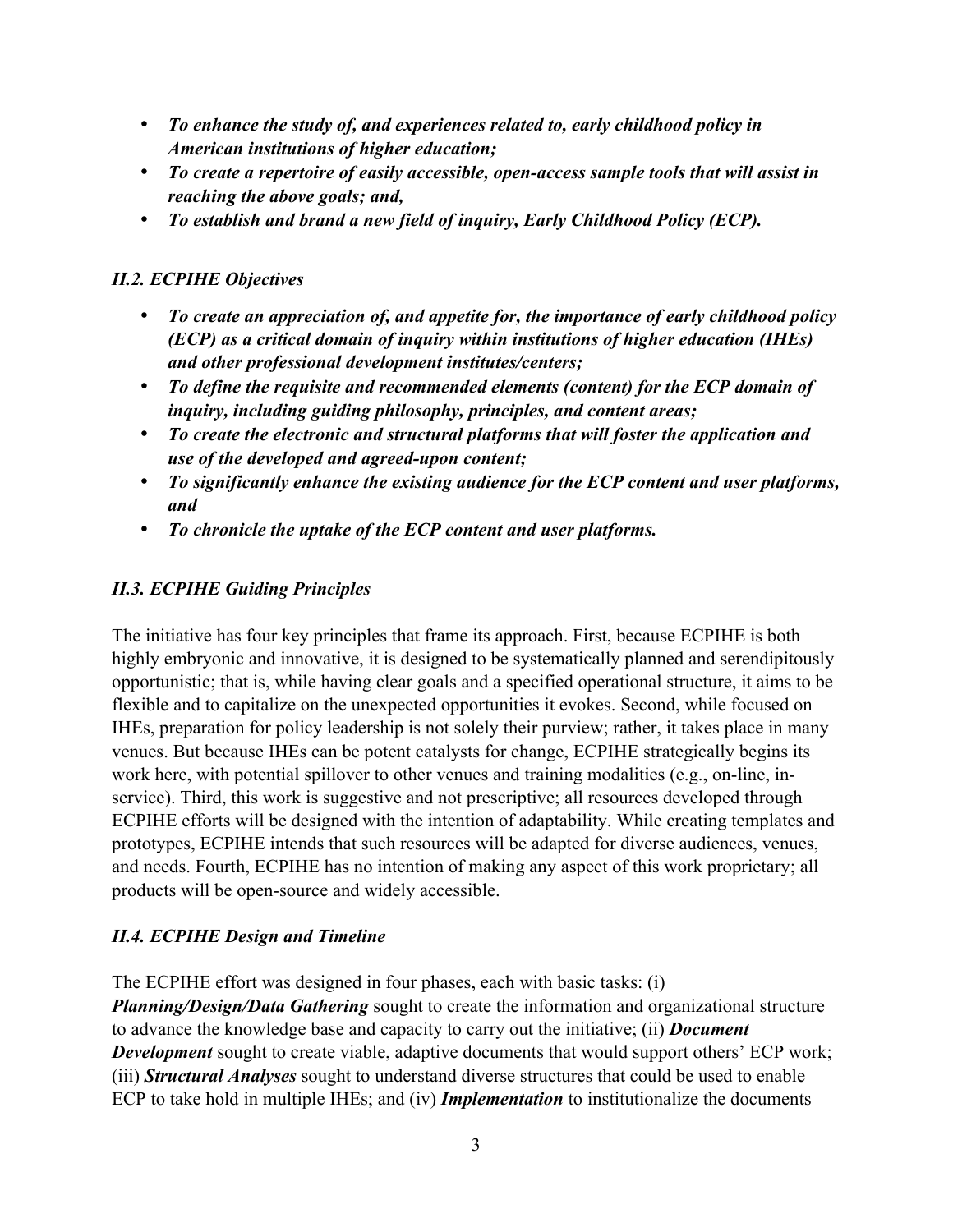and structures within IHEs in the United States. Timelines associated with each phase are indicated below in Figure I.

Figure I: ECPIHE Phases and Timeline



# *PART III - ECPIHE PRODUCTS AND ACCOMPLISHMENTS TO DATE (links to be added later, where appropriate)*

## *III.1. Products and Accomplishments Associated with Phase I: Planning, Design, and Data Gathering*

## *III.1.a. Formation of Advisory Group and Work Groups*

Led by Sharon Lynn Kagan (Teachers College, Columbia University and Yale University) and Kathy Thornburg (University of Missouri), ECPIHE established an Advisory Group (AG) consisting of 16 professionals. The AG was then divided into two work groups, each of which carried out the bulk of the work through Skype, Zoom, on-line chats, commissioned work, and in-person meetings. Advisory and Work Group Members are listed below in Figure II:

Figure II: ECPIHE Advisory Group and Work Groups

| <b>Content Work Group</b> | <b>Structure Work Group</b> |
|---------------------------|-----------------------------|
| Sharon Lynn Kagan         | Kathy Thornburg             |
| Linda Espinosa            | Susan Catapano              |
| <b>Kristie Kauerz</b>     | <b>Bruce Fuller</b>         |
| <b>Helen Raikes</b>       | Walter Gilliam              |
| Aisha Ray                 | <b>Cathy Grace</b>          |
| <b>Adele Robinson</b>     | Gail Joseph                 |
| Catherine Scott-Little    | Louis Manfra                |
| Linda Smith               | <b>Beth Rous</b>            |
| Albert Wat                | Valora Washington           |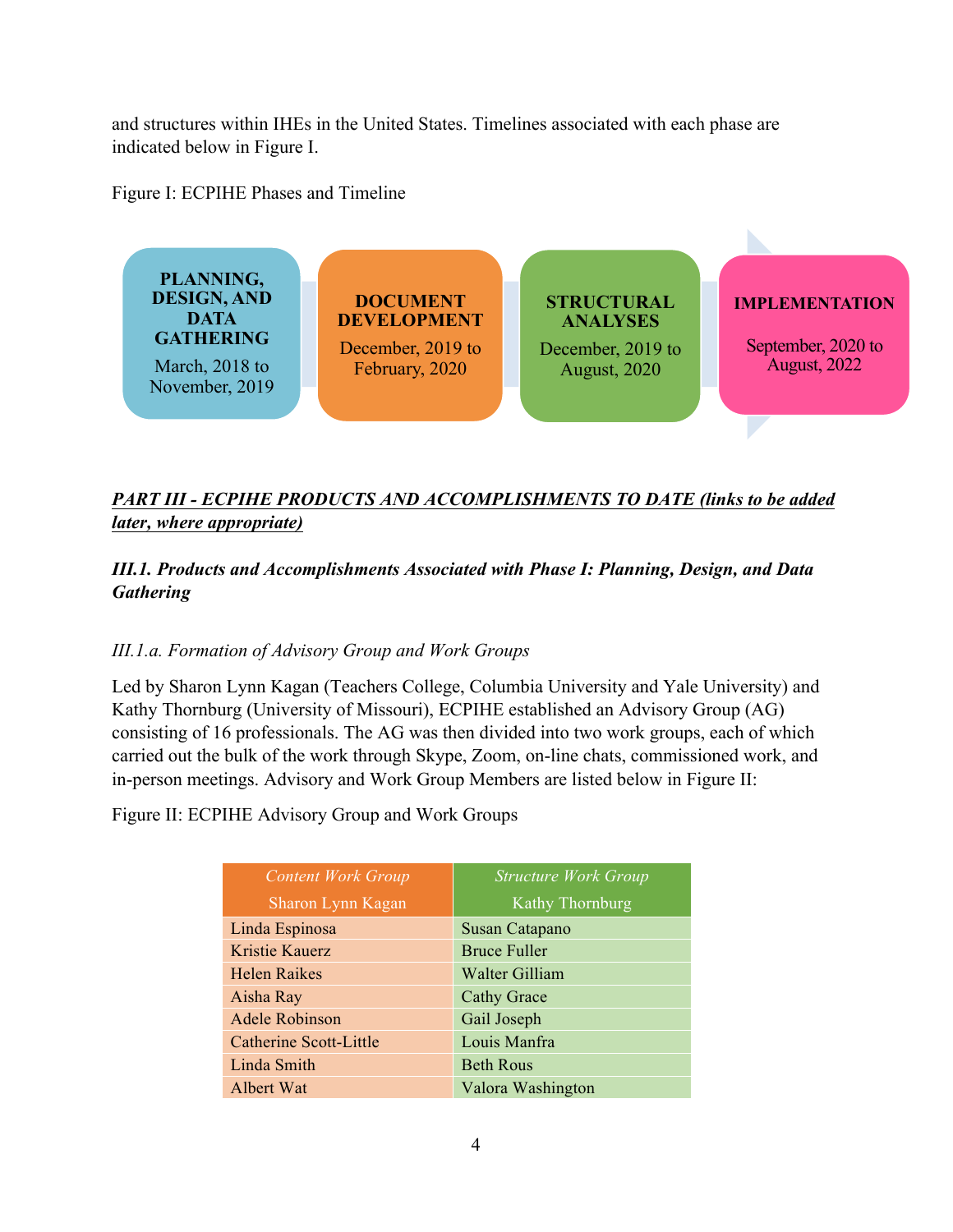#### *III.1.b. Background Papers*

In order to better understand the social context for the ECPIHE work, the initiative commissioned three papers, each with a different purpose.

*Background Paper 1: Early Childhood Policy in Institutions of Higher Education: A Working Paper on the Current Status.* The first paper was designed to discern the nature and scope of contemporary ECP efforts in the USA today. Written by Jacqueline Hawks, Ph.D., *Early Childhood Policy in Institutions of Higher Education: A Working Paper on the Current Status*  examined 17 different IHEs that offer some form of ECP credential (defined as a minimum of 12 credits with coursework in child development and policy in addition to a field experience or internship). The analysis found that these efforts vary widely and "live" in many diverse schools and departments: Education, Human Development, Public Policy/Public Affairs, Law, and Social Work. Overall, the paper provided a cogent, accurate picture of ECP in IHEs today; as such it is a helpful benchmark from which to gauge the efficacy of our efforts over time.

*Background Paper 2: Elevating Early Childhood Policy as a Discipline of Inquiry and Practice: Preparing the Next Generation of Early Childhood Policy Leaders.* The second paper sought to discern what early childhood leaders deemed as essential content for emerging ECP programs and predicated on interviews with 21 leaders. Written by Stacie G. Goffin, Ed.D., *Elevating Early Childhood Policy as a Discipline of Inquiry and Practice: Preparing the Next Generation of Early Childhood Policy Leaders* determined that major agreement existed on the kinds of experiences prospective early childhood leaders needed; these included practical and theoretical coursework, richly augmented by internships and field-based interactions with policymakers. Findings from the analysis also indicated that a variety of communication skills are needed. In addition to the typical written and oral skills, those interviewed agreed that technical writing and grant writing skills were necessary.

*Background Paper 3: Advancing the Field of ECP: Lessons from Other Fields.* The third paper looked at how three emerging domains of inquiry — Black, Women's, and Environmental Studies — became established as legitimate areas of study within American IHEs. Written by Jeanne L. Reid, Ed.D.*, Advancing the Field of ECP: Lessons from Other Fields* suggested that these domains of inquiry became disciplines of study in many different ways and for different reasons, but that there were some similarities across the three. In all three cases, there was social imperative, foundation support, potential for a theoretical base and solid methodology, and organizational supports.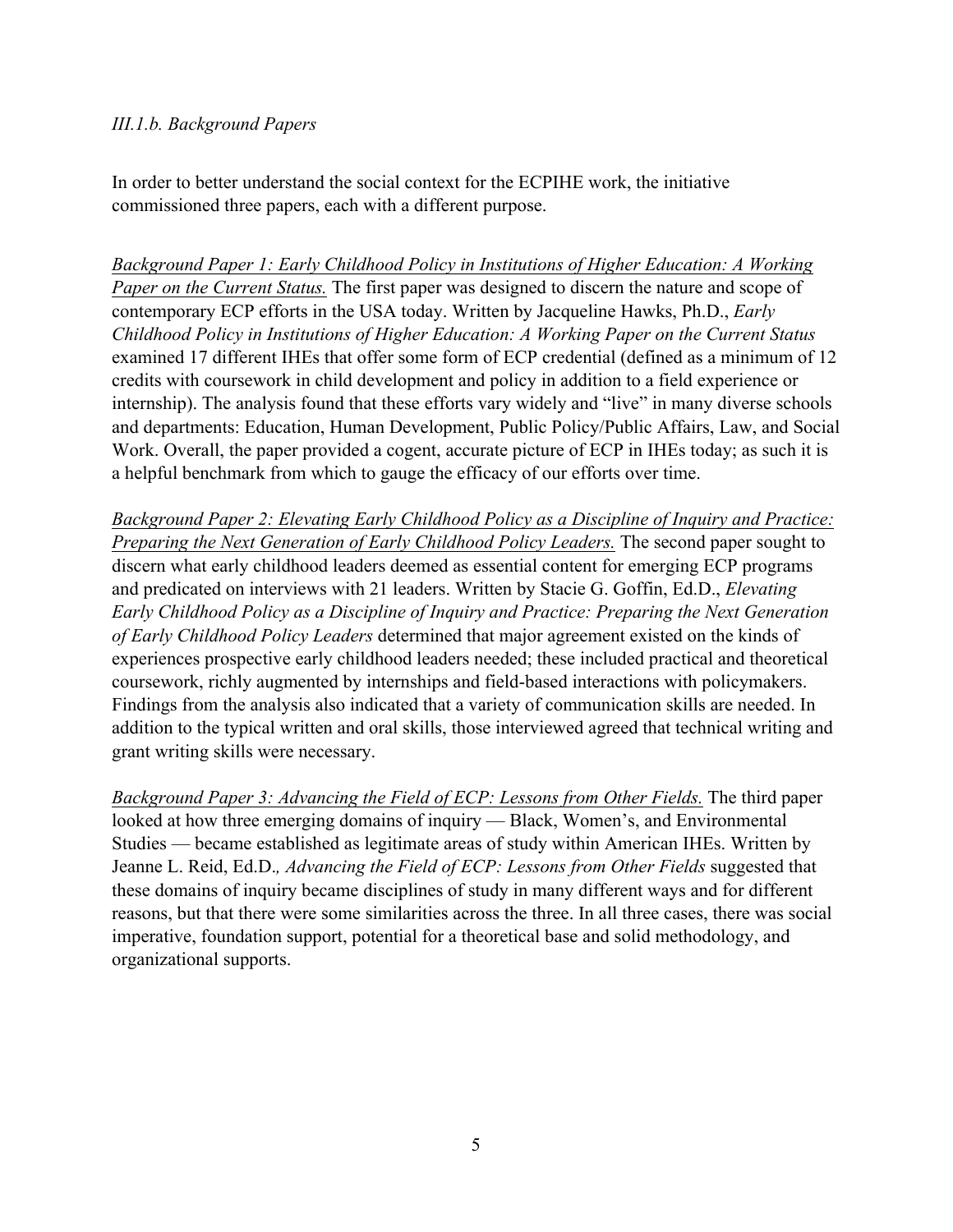#### *III.2. Products and Accomplishments Associated with Phase II: Document Development*

#### *III.2.a. Twelve Modules Related to ECP*

To render the work associated with developing materials and content relevant to ECP, and to establish the suggested content scope, the Content Work Group created 12 modules. The modules were designed to enable individuals interested in the content to adapt the material as a session within an existing course in an IHE — in diverse disciplines and at diverse levels. The modules could also be used for policy training workshops or other professional development activities. The module topics are: (i) History of Early Childhood; (ii) Child Development; (iii) Unequal Childhoods, Racial Equity, and Early Childhood Policy; (iv) ECEC Landscape and Major Policies; (v) Practice and Pedagogy; (vi) Family and Allied Services; (vii) Theoretical Perspectives on Early Childhood; (viii) Implementation of Early Childhood Policy and Programs/Services; (ix) Research and Evaluation in Early Childhood Policy; (x) Policy Basics or Policy 101; (xi) Creating Policy: Timing and Advocacy; and (xii) Leadership in ECE*.* Each module is similarly structured and presents the following: session title, learning outcomes, content to be covered (usually in three to four parts), delivery method/s, application activities, and suggested readings.

#### *III.2.b. Four Syllabi*

Using the modules as the essential content, a sub-committee of the Content Work Group (Kagan, Kauerz, Ray, and Robinson) undertook the development of four course syllabi. Module content was discussed, debated, and reorganized into the four syllabi, with the goal of generating approval-ready courses that an individual could teach to upper-level bachelor's or master's students. The syllabi were designed so that each could be used independently or in concert with one another. When combined, all four syllabi could form a minor or even a certificate. The four syllabi are: (i) The Essentials: History, Child Development, and Equity; (ii) Early Childhood Education and Care Today: Examining Practices, Policies, and Key Issues; (iii) Early Childhood Education and Care: Policy, Leadership, and Policy Advocacy; and (iv) Early Childhood Education and Care Policy: Theory, Analysis, and Research. Each syllabus contains course goals; objectives; assignments; grade allocations; and information on 12 individual course sessions, including rationales and reading lists. Again, these documents are designed for adaptation, but in their entirety convey what the group felt would be a rich, thoughtful program of study for those interested in pursuing advanced work in ECP.

#### *III.2.c. Internship Handbook*

Predicated on rich experience, internships are considered to be an essential component of ECP training and professional development. To that end, an ECP Internship Handbook has been developed. It includes information on designing and implementing internships related to ECP, including examples of pre-requisites, eligibility criteria, and evaluation forms, and discusses the nature of internship agreements, the need for liability coverage, and mechanisms to oversee the internship experience to maximize its impact. The Internship Handbook also includes sample of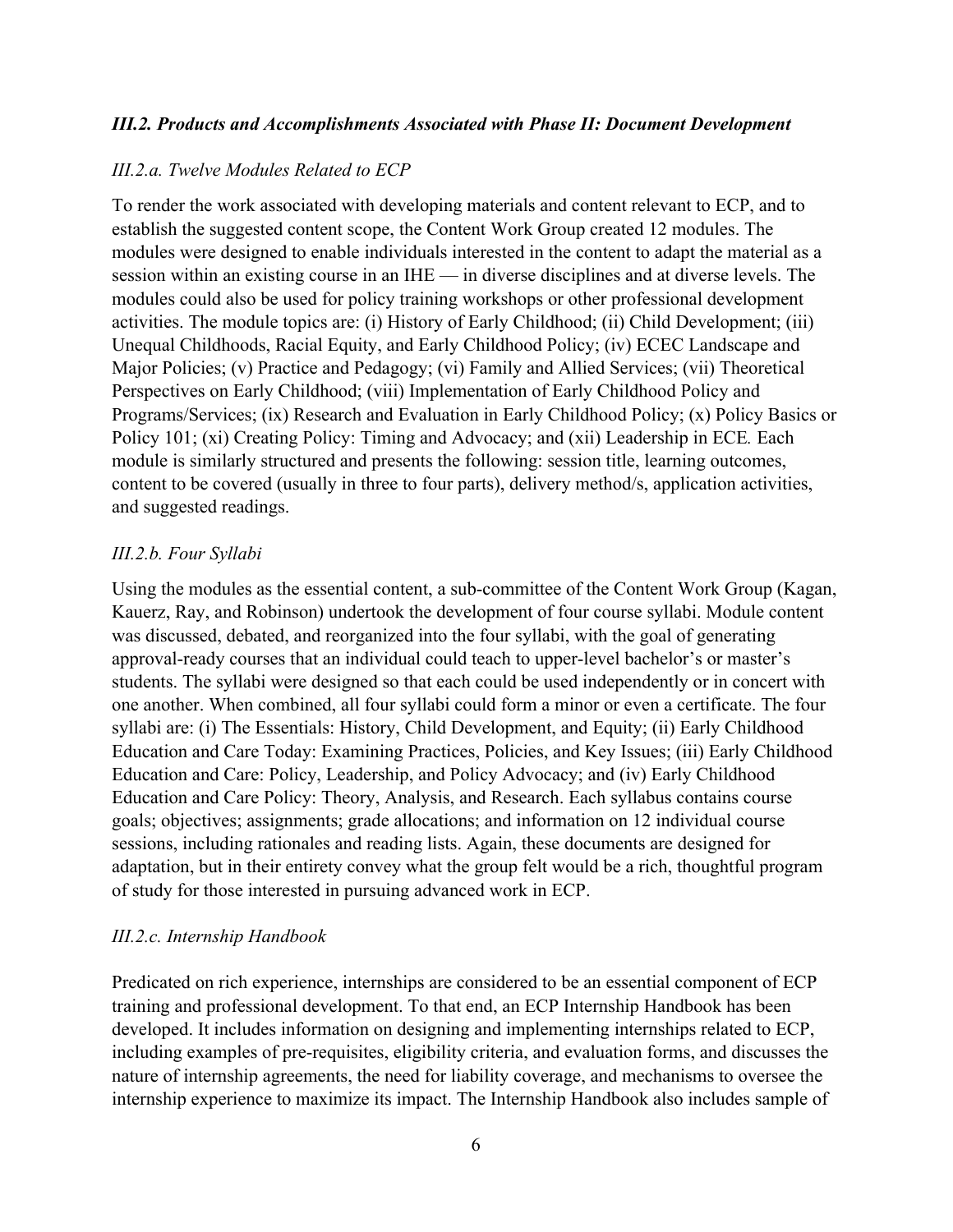the types of internships that are available at federal, state, and local levels, as well as those in the private sector.

## *III.2.d. Faculty Guidance Handbook*

Designed to be used by faculty at IHEs as they implement courses, seminars, curricula, and/or programs that focus on ECP, the Faculty Guidance Handbook provides an array of practical information. For example, it delineates important considerations regarding establishing programs, the nature of interdisciplinary work, establishing working collaborations, planning for joint programs, and the use of web-based technology to advance the study of ECP.

## *III.3. Products and Accomplishments Associated with Phase III: Structural Approaches*

Four different approaches are being developed to provide a rich array of options for those interested in launching efforts to advance ECP in IHEs. Each approach offers different levels of engagement with, and commitment to, ECP. Ranging from, at the base of the pyramid, the most broad-based and least intense engagement via the Web-Based Network to, at the apex of the pyramid, the smallest number, but most intensely engaged individuals via the Centers and Hub, four ECPHE structural approaches are: (III.3.a.) ECP Web-based Network; (III.3.b.) ECP Certificates; (III.3.c.) ECFP Alliance; and (III.3.d.) ECP Centers and Hub, with each portrayed in Figure III and elaborated on below.

Figure III: ECPIHE Structural Approaches



## *III.3.a. ECP Web-Based Network*

Prior to, and accelerated by the Covid-19 pandemic, a need to establish an on-line, interactive repository for all materials that have been developed by the initiative was clear. This web-based network will allow the materials to be easily shared with a wide audience of IHE faculty and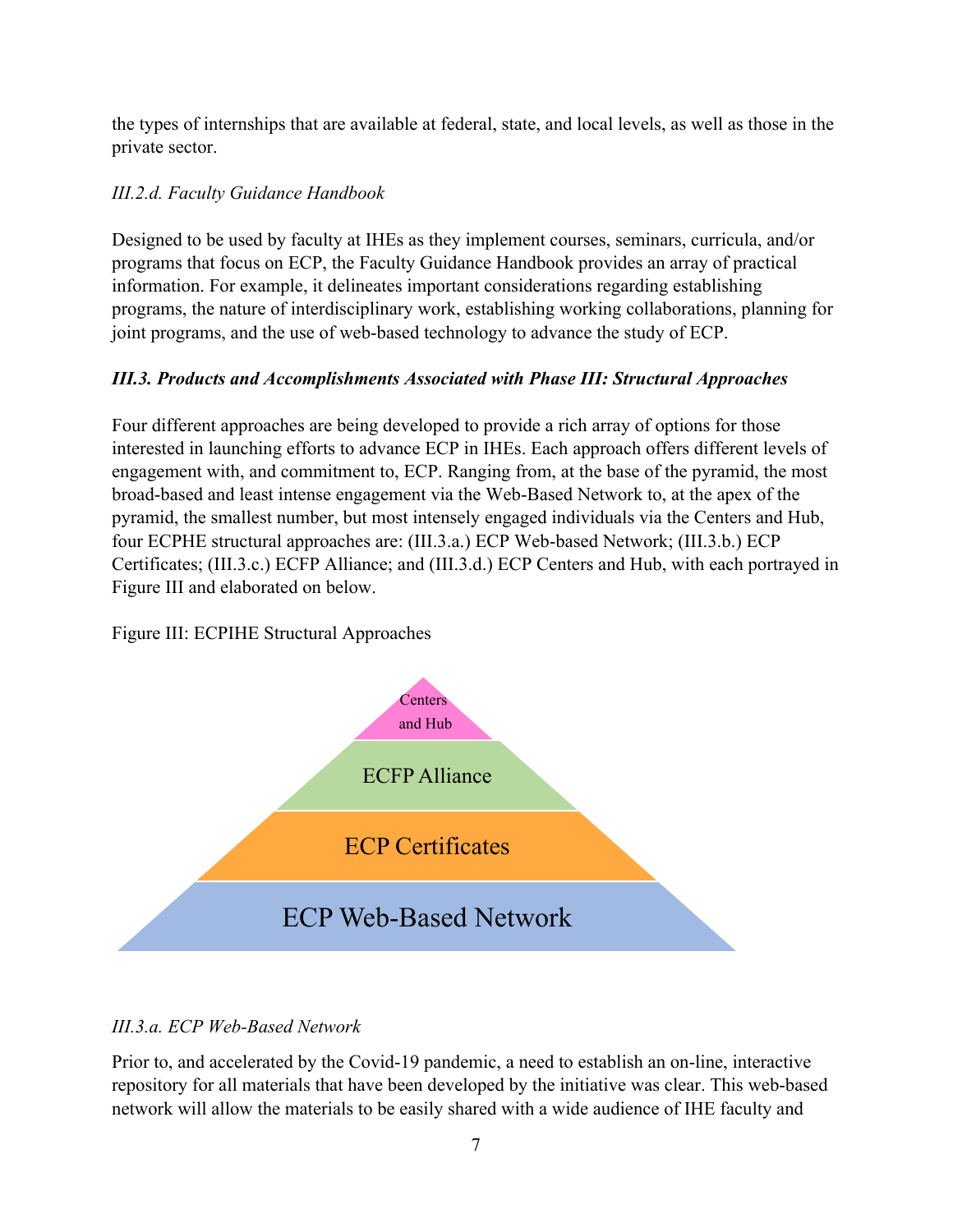students. It is anticipated that the web-based network will be widely used, with users' commitment to ECP at a personal level, rather than an institutional level. To that end, the webbased network will provide an array of materials; its use will be monitored by a host/moderator who will establish and expand the web-based materials, as well as publicize their existence. In addition, the web-based network host/moderator may offer on-line interactive opportunities for the sharing of ideas and materials. Principles will be developed to assure that the website will meet quality, equity, and accessibility standards. ECPIHE Advisory Group (AG) members will comprise a small team that will conceptualize the Network and establish the process for selecting the most efficient, effective entity to operate it. ECPIHE will provide start up funds for the Web-Based Network. To sustain the web-based network beyond the initial work of the web-based network host/moderator, on-going curating of the site will be necessary.

#### *III.3.b. ECP Certificates*

Certificates function as one method of expediting the preparation of ECP leaders and represent a significant commitment on the part of IHEs — a second level of ECP engagement. The metrics of certification completion are typically course and/or competency-based, often being a combination of the two. Given field demands for practically-oriented training/professional development, the certificate is a highly attractive strategy. Serving as revenue elixirs, certificates represent the embodiment of a practical approach to achieving the very first goal of the entire ECPIHE effort: to prepare individuals to assume early childhood policy leadership roles. Highly idiosyncratic, certificates are as plentiful as they are diverse; they vary in the motivations of those who seek them (those wishing to add skills/competencies, but already have a BA, MA or Ph.D.; those who are seeking a short-term avenue to credential themselves; and/or those who wish to increase their salaries). Because these audiences vary, the nature of the certificates also must vary in rigor, depth, and content. Finally, the institutions that grant certificates vary, including IHEs, professional organizations, or bodies established primarily to grant certificates.

To stave this mélange and help standardize the content of the emerging ECP certificates, ECPIHE is developing a guidance document suitable for use by potential ECP certificategranting institutions. Such a document will delineate the goals, purposes, and key principles attendant to the certificate. It will also address the recommended certificate content (with much of it based on the developed modules and syllabi described above in III.1.a.). Such content will be interdisciplinary in nature and include material related to: political science (e.g., policy processes and extant federal, state and local policies); sociology (e.g., social, racial, ethnic, income, and geographic inequities); and psychology (e.g., organizational, leadership, and human behavior). Moreover, the guidance document will likely recommend a field-based experience. The content will be augmented by adaptive structural recommendations that will guide the intensity of the experiences (e.g., number of hours, potential credits) and the nature of the experience (e.g., on-line versus in-person experiences).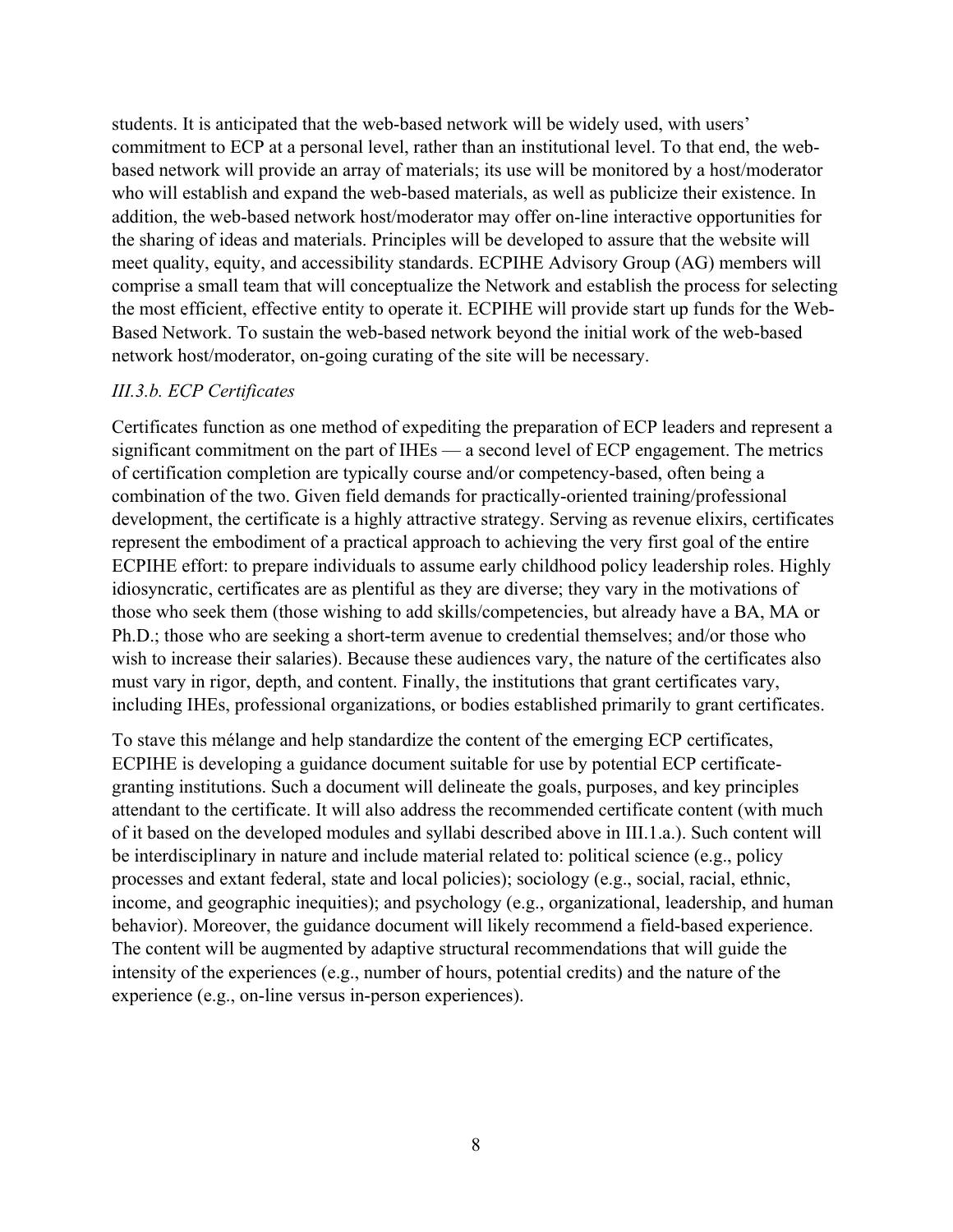### *III.3.c. ECFP Alliance*

Respecting that IHEs differ and are likely to be increasingly fiscally pressed, an effective way to maximize efforts is to enjoin several IHEs in offering a joint on-line degree program. This represents a third level of intensity/commitment to ECP because each institution would not need to develop its own degree and fully staff an entire degree program, but could work together online with multiple institutions to offer a trans-institutional (degree and/or certificate) program that would be efficient and effective. A mechanism for this already exists in other fields via the Great Plains IDEA (Interactive Distance Education Alliance), which is providing in-kind technical assistance to ECPIHE and supporting the development of an Early Childhood and Family Policy (ECFP) focus within the Alliance. To bring this ECP Alliance to reality, ECPIHE will support faculty at the allied institutions as they pick up the lead in this effort.

### *III.3.d. ECP Centers and Hub*

It is anticipated that some IHEs will wish and be able to establish their own individual ECP Centers/programs, the most intense level of engagement. It is assumed that these individual Centers will be degree-granting at the BA, MA, and Ph.D. levels. As presently envisioned, two Centers funded by this proposal will be launched, with special attention devoted to both engaging an HBCU, Native American, or Hispanic-serving IHE and to soliciting support from other funders to support additional Centers. Each Center will operate independently from the other(s) in accordance with its own institutional history, culture, and needs. Each will provide diverse types of degrees, with abundant opportunities/incentives to enroll diverse students. In addition, the two-funded Centers, while operating independently, will informally interact with other Centers in a Hub that will include representation from the Alliance and a limited number of other Centers with similar missions but supported by different funders. The ECPIHE-funded and non-ECPIHE-funded Centers will function as a loosely configured Hub, with one entity leading the Hub. The Hub will assist the Centers as they begin and then coordinate ECP activities of mutual interest and benefit to all Hub Centers. Given that support is likely to be needed during start-up, the provisional Hub will be lodged at Teachers College, Columbia, with the involved Centers determining its locus thereafter.

#### *III.4. Products and Accomplishments Associated with Phase IV: Implementation*

Phase IV, with its focus on implementation, is taking hold as this document is being produced. The current status of each approach is reported below.

**Web-based Network:** To support the Web-based Network implementation, ECPIHE will create a competitive RFP, with the successful bidder receiving supportive initial funds to establish the web-based presence.

**ECP Certificates:** To support the development of ECP Certificates, ECPIHE will develop a guidance document that will support those interested in launching a Certificate. The document will display certificate options, delineate the processes associated with certificate development. ECPIHE will provide technical support to those interested in creating and implementing ECP